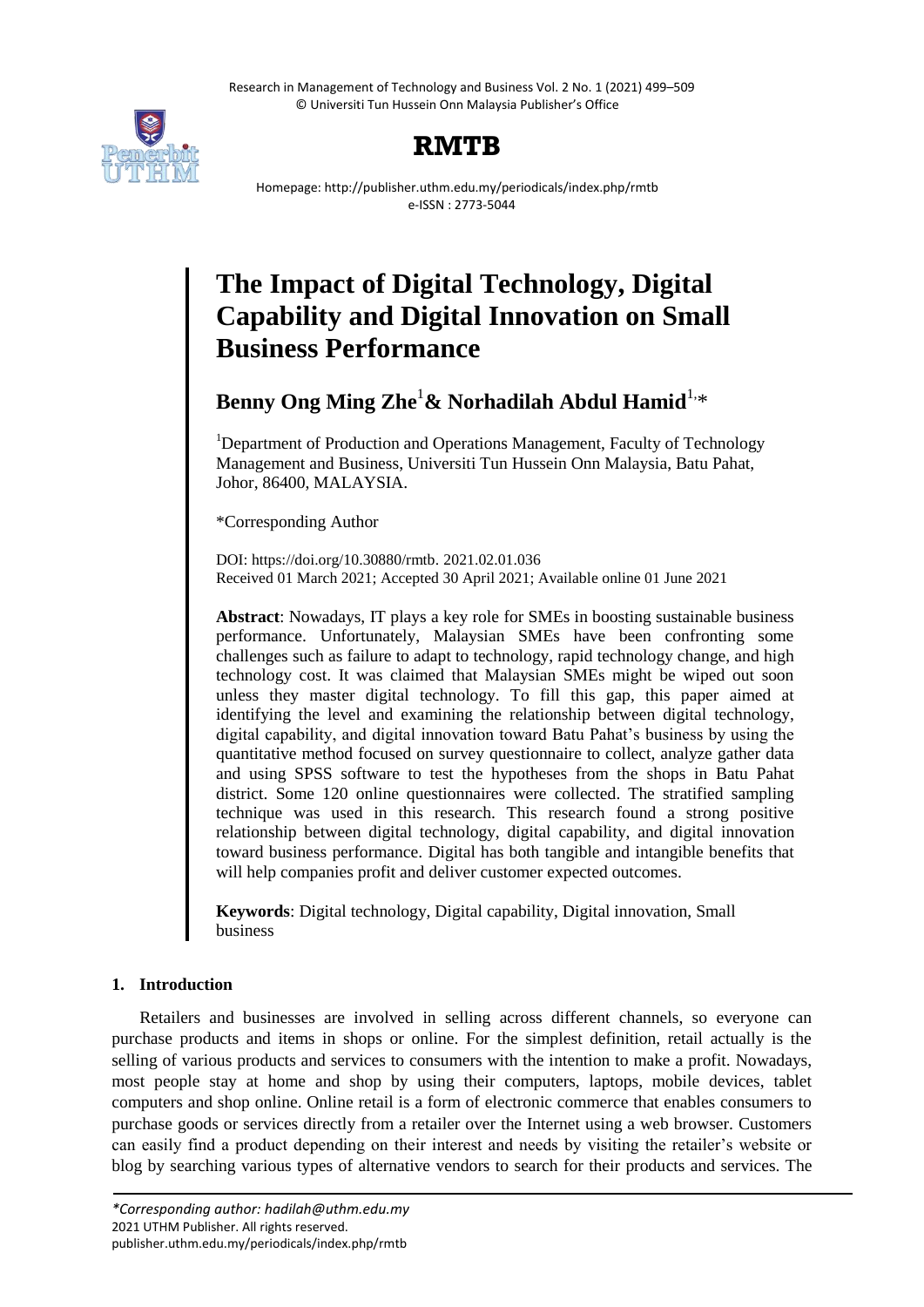websites will display the same product's availability and pricing at different e-retailers for customers to choose from. It brings a lot of conveniences for customers to decide without spending too much time surveying the product. Nevertheless, with e-commerce increasing, the popularity of the malls steadily decreased, hitting a 20-year low in revenue in 2019. That said, several digitally native companies are also testing in-person shopping in modern shopping center-type environments.

With rapid technology development, small and medium enterprises (SMEs) have succeeded in adopting change by digital technologies to allow big market changes, such as growing customer loyalty and interaction, streamlining processes and developing new business models, or to risk destruction by rivals that do so (Fitzgerald *et al*., 2014). Organizational performance is indeed the way companies are working to achieve their goals. It is a quantifiable metric to demonstrate business success. Organizational performance may be measured by the quality and effectiveness of the organization in achieving its specified objective (Malik & Sattar, 2017). Digital technologies consist of digital technology, digital capability, and digital innovation that link with organizational performance (Khin & Ho, 2018).

Technology plays a vital role in controlling the climate for increased efficiency, creativity, and business model growth. Firms are attempting to respond to emerging technology developments and have instituted expenditure optimization processes to meet new business opportunities (Thamhain, 2015). Digital technology influences organizational results (Mumford, 2015). Digital technology is the consequence of internal advancement while internal advancement is the result of internal power. Technology can only enhance efficiency or boost organizational performance if it is successfully paired with other resources by human resources or whether it is done effectively, and technology is used productively and ethically (Dauda & Akingbade, 2016). Therefore, there is also a strong relationship between digital technology and firm performance (Mumford, 2015).

In the case of COVID-19, lockdowns around the world, the closing of sectors such as leisure, transport, and retail have contributed to major closures in businesses around the world and more disturbances, along with a major rise in unemployment predicted in the following months. These constraints have more drastic impacts on small and medium-sized enterprises (SMEs) than on big and multinational businesses (Papadopoulos *et al*., 2020). In addition, small companies and their founders face difficulties in times of crisis (Shane, 2011). At the same time, they seek potential prospects due to their scale and versatility and develop evolving strategies for the profitable core business. (Davidsson, 2015; Shepherd & Williams, 2018). Small and medium-sized businesses (SMEs) use Emerging Technology (digital technology or DT) to deal with the effects of extreme incidents and therefore also in pandemics such as COVID-19.

Digital technology digitizes and crosslinks the mechanism of value formation. Evidence exists in the literature that appropriate strategic adoption of DT can increase competitiveness, productivity, and performance (Chan *et al*., 2018). The use of DT in serious disturbances may allow people to remain connected and promote their intelligent work environment, but may also be linked to possible infringements of stakeholder privacy (the right to avoid the disclosure of personal information to others) (Flyverbom *et al*., 2019; Vial, 2019). Therefore, SME use of a socio-technical approach is among the emerging technology initiatives to resolve problems related to the digital technology-based organization of work output as a response to COVID-19 when sustaining operations in SMEs (Papadopoulos *et al*., 2020).

Digital capacity defines the company's ability to assemble and execute IT-based tools in conjunction with the resources of other companies (Nwankpa, & Roumani, 2016). Businesses with the ability to manage their IT tools are ideally equipped to collect customer information, exchange expertise, and enhance business operations. As a result, the effect of IT capabilities on corporate performance has gained a lot of favorable exposure, with research showing that firms with superior IT capabilities appear to outperform their rivals (Mythas *et al*., 2011). The digital capability allows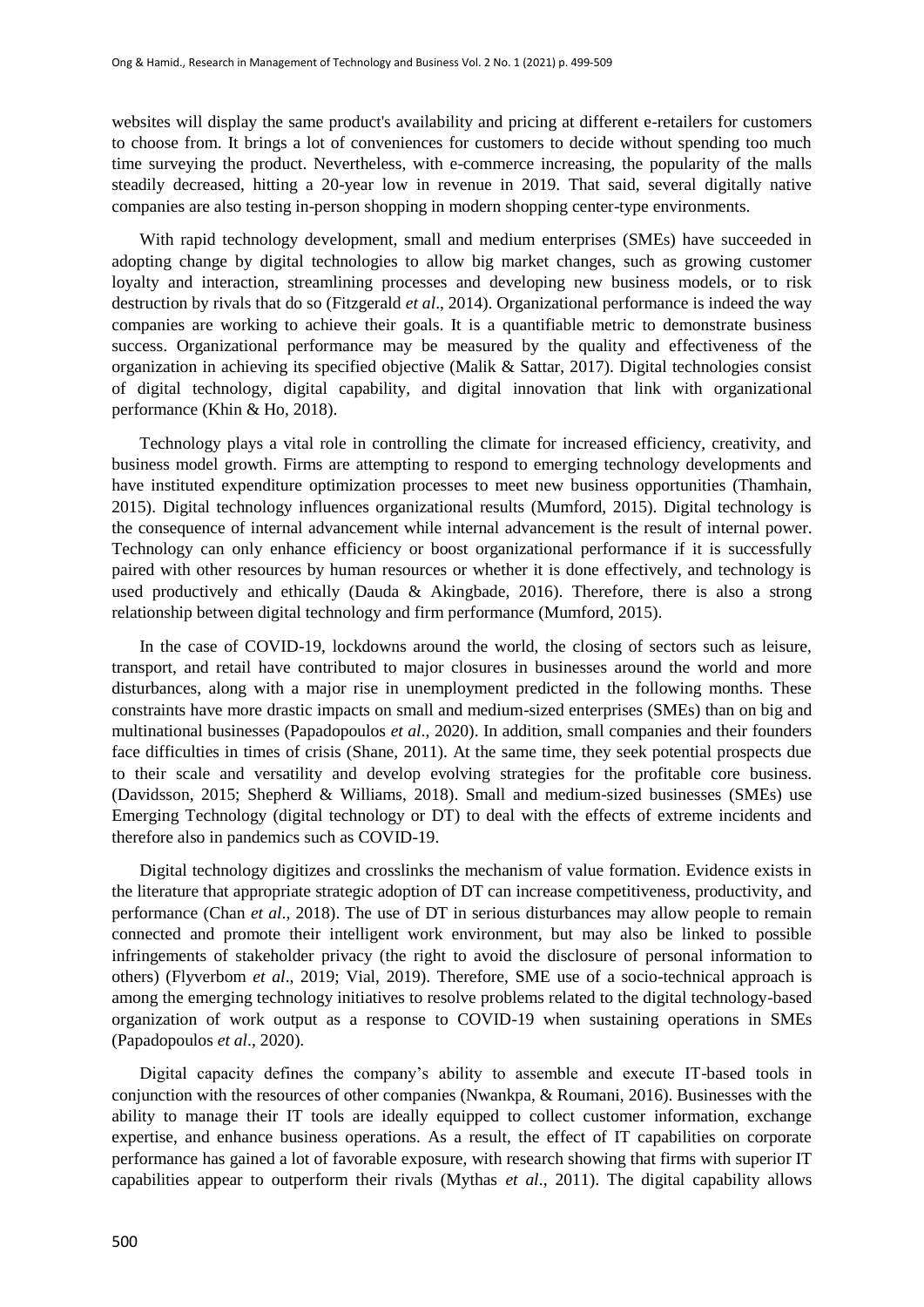companies to build a consumer niche and distinguish their product offerings in an intensely dynamic business climate. Companies with higher digital capabilities are more capable of mobilizing, distributing, and leveraging IT resources with other current resources to achieve improved efficiency (Nwankpa & Roumani, 2016). Yet there also have been researchers who continue to challenge the direct influence of digital innovation on firm efficiency and the suggestion that superior digital capabilities will create major competitive advantages for organizations (Chae *et al*., 2014). According to Nwankpa and Roumani (2016), results indicate the influence of digital capability as a primary antecedent on firm output can be mediated by digital transformation. This enables everyone to advance their expertise of how businesses can use digital capabilities to achieve performance.

Innovation is the creation or introduction, assimilation, and utilization of value-added novelty in the social and economic fields; the transformation and extension of goods, services and markets; the invention of modern methods of production; and the creation of new management structures (Crossan & Apaydin, 2010). However, digital innovation is an innovation made possible by or caused by digital technology (Henfridsson *et al*., 2014). Recent developments in technology such as cloud, wearables, Internet-of-things, smartphones, social networking, and market analytics enable companies to have unparalleled potential to innovate (Sedera *et al*., 2016), but companies are also not immune to innovation failures. The rise and development of companies such as Uber, Airbnb, and Alibaba.com are strongly attributed to the advances of new innovations (Sedera *et al*., 2016; Tan *et al*., 2016) and the application of information technology (IT) (Harris *et al*. 2012; Weiß and Leimeister 2012). Innovation of emerging technology is said to be notoriously complex and difficult for SMEs to master. In addition, emerging technology advancement requires multiple and overlapping adaptations of infrastructure, staffing, community, decision-making, connectivity, and incentive processes (Lokuge *et al*., 2018b). Moreover, the non-exclusivity of emerging technology, where rivals will emulate IT developments (Nylén & Holmström, 2015), ensures that companies must be able to constantly adjust their tools and policy settings to gain a competitive edge (Avedillo *et al*., 2015).

It is also important to note that the success stories of digitalization (Booth *et al*., 2016) have shown that not only technological modernity but also IT decision-makers and corporate culture play a key role in technology introduction (Nylén & Holmström, 2015). Indeed, the Internet and open standard technology offer quick access to big data, perceived to provide a vast volume of knowledge, input, and expertise. These resources also promote exchanging of ideas, knowledge sharing, and cooperation between an organization as well as its own ecosystems (Del Giudice & Maggioni, 2014; Scuotto *et al.*, 2017). These technologies enable businesses to adopt an open approach by creating shared and networked ties and allow them to collect distributed data (Popa *et al*., 2016). ICTs are also considered to have a significant role in shaping more appropriate market processes, as these techniques can generate specific and distinctive properties (Scuotto *et al*., 2017).

Business is particularly important for the economic development of a country as employers provide both goods, services, and work prospects. Small enterprises are often relevant because they provide rewards besides business owners and create strong employment with greater job satisfaction than roles in larger, conventional multinational companies. Nowadays, according to Costa *et al*. (2016), it is well recognized in the literature that business enterprises often face particular difficulties in their internationalization processes such as the economy, tax compliance, and cash flow (business owner problem). However, a corporate entity is an essential component of the economic development of a nation. Economic growth in many less developed countries is impacting the growth of their SMEs. Developed nations often adopt policies to improve the business climate for SMEs by reducing the market and institutional constraints that hinder their growth. It has been found that a few factors can affect business performance. Characteristics of the organizational strategy may have a major effect on training and organizational effectiveness, including an increase in gross sales, return on capital, customer retention, or success throughout operations and business expenditure (Asiegbu *et al*., 2012; Farrell, 2000; Subramanian & Gopalakrishna, 2001). Next, social media can affect business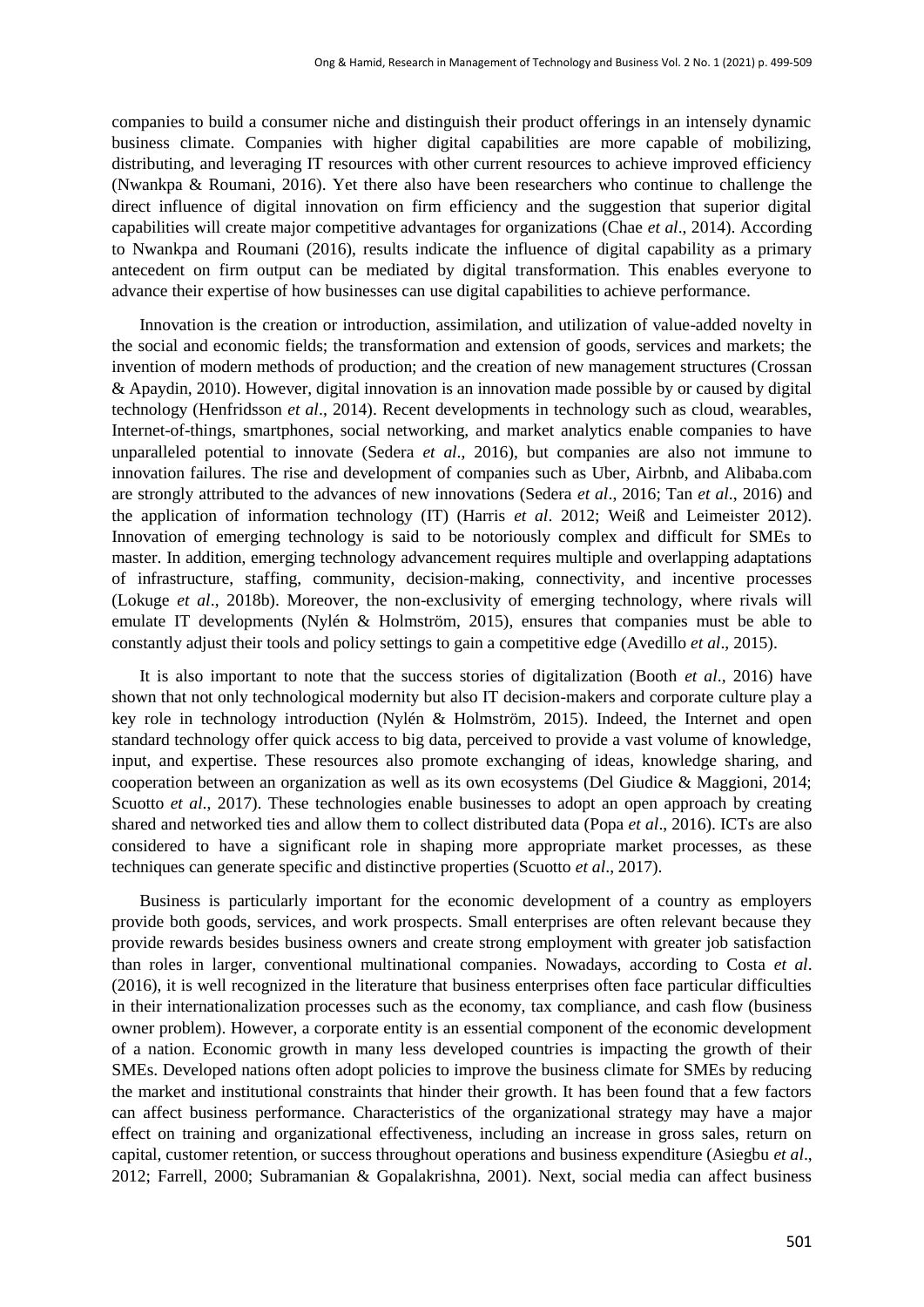performance; IT such as Web 2.0 technologies has the potential to facilitate connectivity and cooperation inside and between organizations, thus facilitating accelerated internationalization of businesses and the globalization of corporate activities (Bell & Loane, 2010). Therefore, business performance is very important, because it can increase the economic growth rate and GDP. In less developed countries, business has a significant and huge impact on GDP (Atiase *et al*., 2018). According to the report by the Department of Statistics Malaysia (2019), the performance of SMEs GDP shows that Malaysia's SMEs contribution to GDP increased from 5.4 percent in 2016 to 7.1 percent in 2017 and slightly decreased to 6.2 percent in 2018 as compared to the previous year.

With developments in digital technology, digital capability, and digital innovation, it is important to boost Batu Pahat's business performance. Understanding the underlying forces and influences of digital technology, skills and creativity will enable businesses to benefit from the technical potential and facilitate both the pace of growth and the market success of Batu Pahat. Not only that, digital technology and digital capacity for digital innovation are important for a business. This is because digital has both tangible and intangible benefits that will help companies make a profit and deliver the results customers demand. It is important for a business to recognize and realize the impact of digital innovation on improving efficiency and business operation performance. As a result, the more businesses evaluate the full benefits of digital innovation and how it can be driven, the more likely they will be to benefit.

Thus, this study will identify the level of digital technology, digital capability, and digital innovation toward Batu Pahat's business performance and also examine the relationship between digital technology, digital capability, and digital innovation towards Batu Pahat's business performance.

#### **2. Literature Review**

## 2.1 Definition of Micro Enterprise Performance

Small and medium-sized enterprises (SMEs) play a critical role as a driving force in economies around the world, especially in developed and emerging markets. Small and medium-sized businesses dominate intact business institutions around the world. From Asia to Africa, SMEs are the key to creating wealth to improve living conditions. Company performance is an indicator of how effectively a firm can accomplish its goals and priorities relative to its main rivals (Cao & Zhang, 2011). Generally, superior firm performance is defined by competitiveness, development, and consumer valuation (Cho & Pucik, 2005).

#### 2.2 Digital Technology

Digital technology is viewed as one factor behind the enhanced business performance. Digital technologies indicate the widespread distribution of new technological projects requires comprehensive access to software resources. Digital technologies have transformed how companies and customers communicate and share information (Yadav & Pavlou, 2014). For example, Web 2.0 transformed how people access information, communicate with each other, and experience products and services.

## 2.3 Digital Capability

Digital "capability" means the ability or skill required to conduct a certain task (Day, 1994; Drucker, 1985; Li & Calantone, 1998) or, in other terms, "a collection of abilities and expertise needed to accomplish a target." Digital capabilities can be considered to be the skills needed to extend beyond pure IT to include specific technologies, such as social media or mobile, as analytical skills to drive value from big data, and we can also conceptualize them as a digital outcome or operation.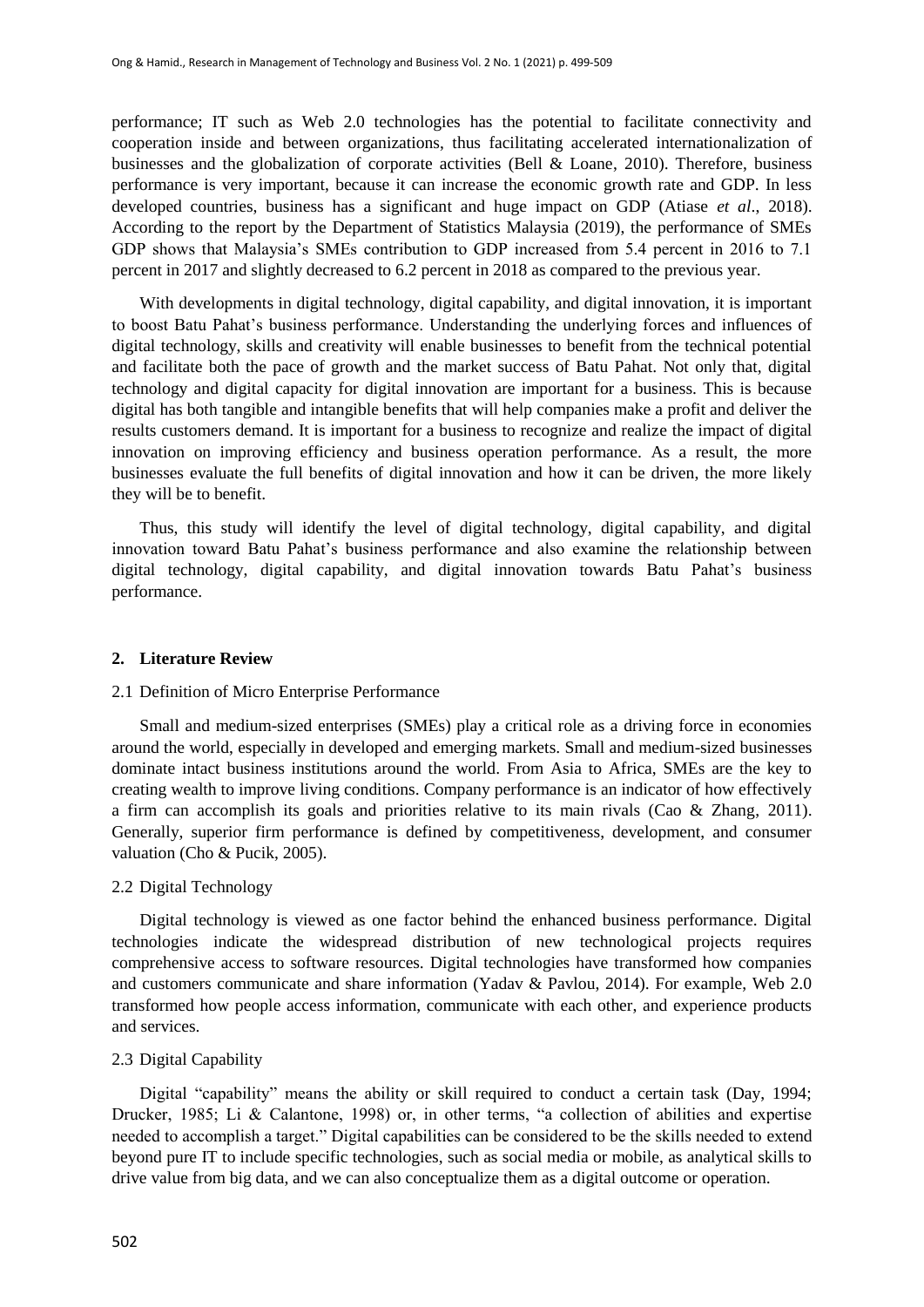## 2.4 Digital Innovation

What is digital innovation? Innovation has changed the business landscape. In the past, the first Internet shopping pages were mostly bad versions of written mail-order catalogs. E-commerce has also grown, widening the scope of digital business creativity. Online stores, such as Amazon and Zappos today provide more than comfort and affordable items; by selling suggested solutions as well as brands, they provide genuinely innovative consumer goods. Investments in online digital technology have also allowed mainstream businesses, such as taxi companies and grocery store chains, to achieve a strategic competitive edge. Digital innovation may also be described as creativity incorporating digital and physical components to produce a new product. Innovation is a new concept, a new method of behaving, or a new thing for a person.

2.5 Hypotheses Development

This research will test the following three hypotheses:

- *H1: Digital Technology has a significant relationship with business performance.*
- *H2: Digital Capability has a significant relationship with business performance.*
- *H3: Digital Innovation has a significant relationship with business performance.*
- 2.6 Conceptual Framework

The conceptual framework for this research is illustrated in Figure 1:



## **Figure 1: Conceptual framework of digital technology, innovation and capability toward small business performance**

## **3. Research Methodology**

## 3.1 Research Design

In this research, we are using the quantitative method to collect, analyze and survey gathered data to test the hypotheses on the shops in Batu Pahat district to evaluate their performance. The quantitative method is focused on surveys, questionnaires, and SPSS software. The measurement tools involve a "five-point Likert scale" (ranging from  $1 =$  strongly disagree to  $5 =$  strongly agree). Not only that, but we also collected data via various methods through articles, journals, books, from google scholar, science direct, and so on.

## 3.2 Population and Sampling

Our target population in this study is the small business enterprise community in Batu Pahat district that has been chosen for performance evaluation. Based on SME Corp. Malaysia (2020) and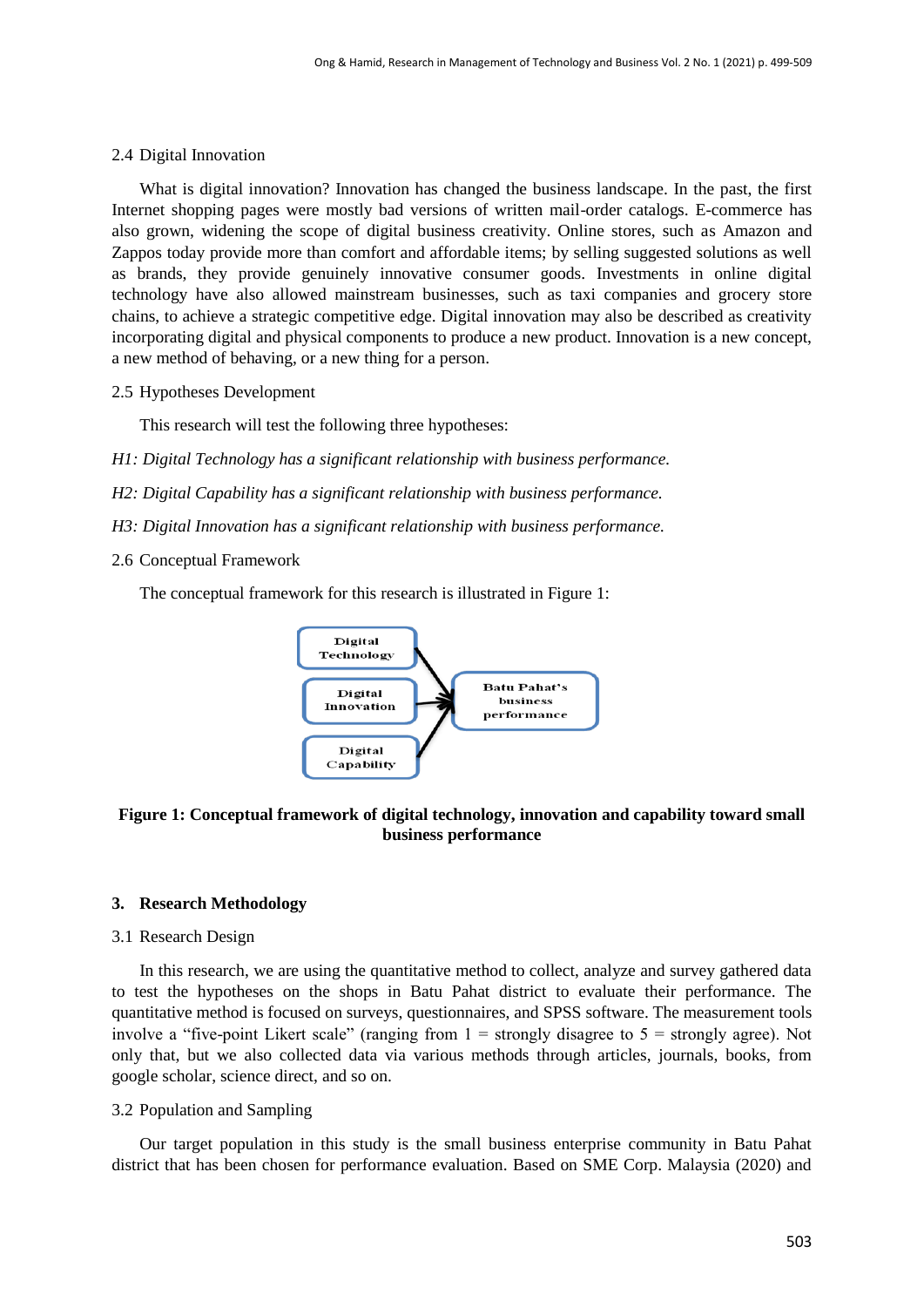Department of Statistics Malaysia (2020), the total small business enterprise in Batu Pahat is 180 enterprises. However, a sample is any part of the fully defined population and it is the number of items that will be chosen from the population. The sample will be adopted in the research when the population is large for the research. The sample size must fulfill the requirement of representativeness, flexibility, efficiency, and reliability. According to the sample determination table of Krejcie and Morgan (1970), the sample size of this research is 120 which almost matches the population of 180 in the Batu Pahat area. These 120 respondents need to answer the questionnaires and the questionnaires will be collected after completion by respondents. The sampling we used was stratified sampling which is a type of sampling method in which the total population is divided into smaller groups or strata to complete the sampling process.

#### 3.3 Research Instrument

In this research, we chose to use questionnaires to collect data. The objective of this questionnaire is to test the hypotheses from the shops in the area of Batu Pahat to evaluate their performance. Descriptive studies will be carried out on data collected through the questionnaire.

The online questionnaire was distributed to respondents in the area of Batu Pahat to evaluate the business performance and the respondents of this study will be the business enterprises chosen in Batu Pahat for performance evaluation.

The questionnaire is split into three sections, namely Section A, Section B, and Section C. Section A elicits demographic details of the respondents, consisting of gender, age, ethnicity, birthplace, and monthly income of the target respondents. The question would be in the possibility of multiple choices. Section B will ask respondents questions on their opinion regarding small and medium-sized enterprises (SMEs) and digital technology, capability, and innovation. Section C will be asking about "do you think that digital technology can influence business performance?" This section will also ask whether "digital capability and digital innovation can influence business performance." All of the questions in Section A, Section B, Section C, will be given in the form of a Likert scale with five stages from strongly agree to strongly disagree.

## 3.4 Data Collection

In this research, the data will be collected using a survey by giving out some questionnaires to be collected, with questions on digital technology, innovation, and capability toward Batu Pahat's business performance.

#### *(a) Primary Data*

In this research, we chose to use the quantitative method to collect, analyze and survey gathered data to test the hypotheses from the shops in the area of Batu Pahat to evaluate company performance. The quantitative method is focused on surveys, questionnaires, and SPSS software.

## *(b) Secondary Data*

We used the secondary data gathering method to collect data in the literature review regarding digital technology, digital capability, and digital innovation toward business performance. This will provide a lot of useful information that can be developed in this research.

## 3.5 Data Analysis

The aim of this study is to collect data and knowledge from the target respondents. As mentioned earlier, the method for interpretation of data is by computer software namely the IBM Statistical Packages for the Social Sciences (SPSS) software. The data analysis method used in this study for the first objective (to identify the level of digital technology, digital capability, and digital innovation toward Batu Pahat's business performance) is the descriptive method. Besides, the second objective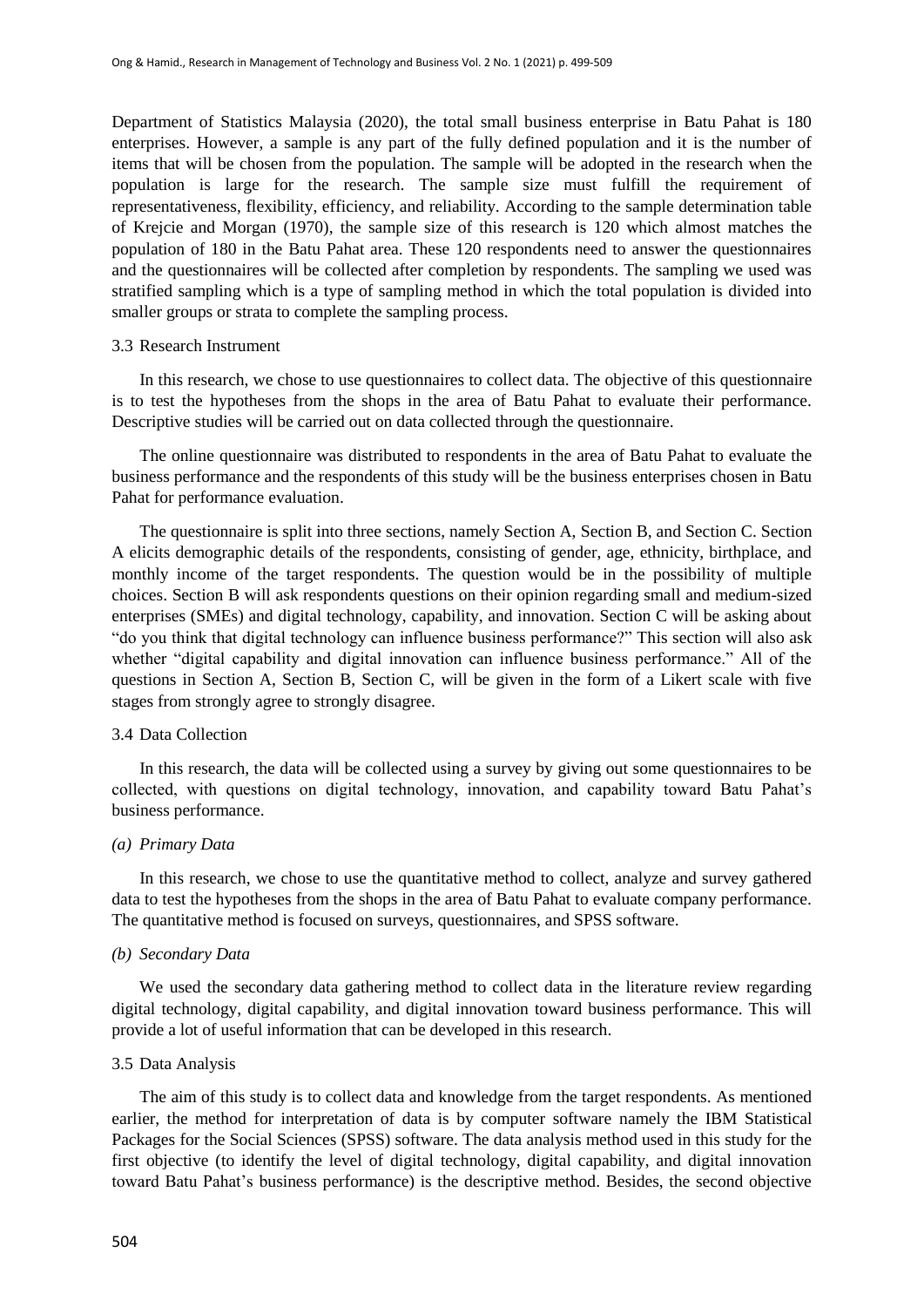(to examine the relationship between digital technology, digital capability, and digital innovation toward Batu Pahat's business performance) the method we use is the correlation method and ANOVA test.

## **4. Results and Discussion**

The results and discussion section has been divided into 4 sections starting with analyses and presenting the results of each section. Section A will ask about basic knowledge in digital technology. Next, Section B begins with the demographic analysis. However, Section C will use the "five-point Likert scale" measurement tools (ranging from  $1 =$  strongly dissatisfied to  $5 =$  strongly satisfied) for respondents to fill up their own opinion on SMEs business performance. The last Section D will use the "five-point Likert scale" measurement tools (ranging from  $1 =$  strongly disagree to  $5 =$  strongly agree) for respondents to fill up their own opinion on how digital orientation, digital capability, and digital innovation can influence business performance.

## 4.1 Descriptive Analysis

Some 150 respondents were involved in this research. So, 150 questionnaires were distributed by using Google form; some 120 valid responses were processed for data analysis, representing an effective response rate of 80% for this research. After collecting and combining all the data, we used the SPSS software to process the results.

## *(a) Demographic Analysis of Respondent*

The percentage of respondents who apply digital technology in business is 112 which is 93% and 8 of the respondents (7%) did not apply digital technology in business. The number of males is 69 (57.5%) and 51 female respondents (42.5%). The percentage of respondents aged 20 and below is 2.5%. Respondents aged between 21-30 years old comprised 50.0%. Those aged between 31-40 years were 24.2% and 41-50 years old were 18.3% and 50 and above comprised 5.0%. The percentage of Nationality is 100% were Malaysian. The percentage of the Malay respondents is 18.3%, Chinese are 68.3%, Indian are 11.7% and other races formed 1.7%. As for marital status, the percentage of single is 55.8%, married is 34.2%, divorce is 8.3% and others is 1.7%. The percentage of educational background breakdown was: no formal education (20%); high school (52.5%), college (9.25%) and vocational training (6.7%), and bachelor's degree (31.7%). The percentage of monthly income for below RM1, 000 is 11.7% and for income between RM1, 000 to RM1, 999 is 16.7%. Monthly income from RM2,000 to RM2, 999 is 34.2%. For income above RM3, 000 it is 37.5%. As for employment status, the percentage employed full time is 50.8%, percentage of employed part-time is 18.3%. The percentage of a contract is 13.3% and the percentage of the owner is 17.5%. For a year of business below 5 years is 54.2%, year of business between 6-10 years is 27.5% and year of business above 10 years is 18.3.

## *(b) Reliability Analysis*

The reliability test for the pilot test has 22 items. For the first variable for the reliability test which is "Digital Technology", there were 4 items and the Cronbach's alpha was .664. It was regarded as acceptable. The second variable for the reliability test which is "Digital Capability" involved 5 items and Cronbach's alpha was .677. It was regarded as acceptable. The third variable for the reliability test which is "Digital Innovation" had 7 items and Cronbach's alpha was .763. It was regarded as acceptable. The fourth variable for the reliability test which is "Small and medium-sized enterprises (SMEs) business performance" involved 6 items and Cronbach's alpha was .737. It was regarded as acceptable. However, the Cronbach's alpha for overall variables achieved a value of .889 or "good" internal consistency.

## *(c) Normality Test*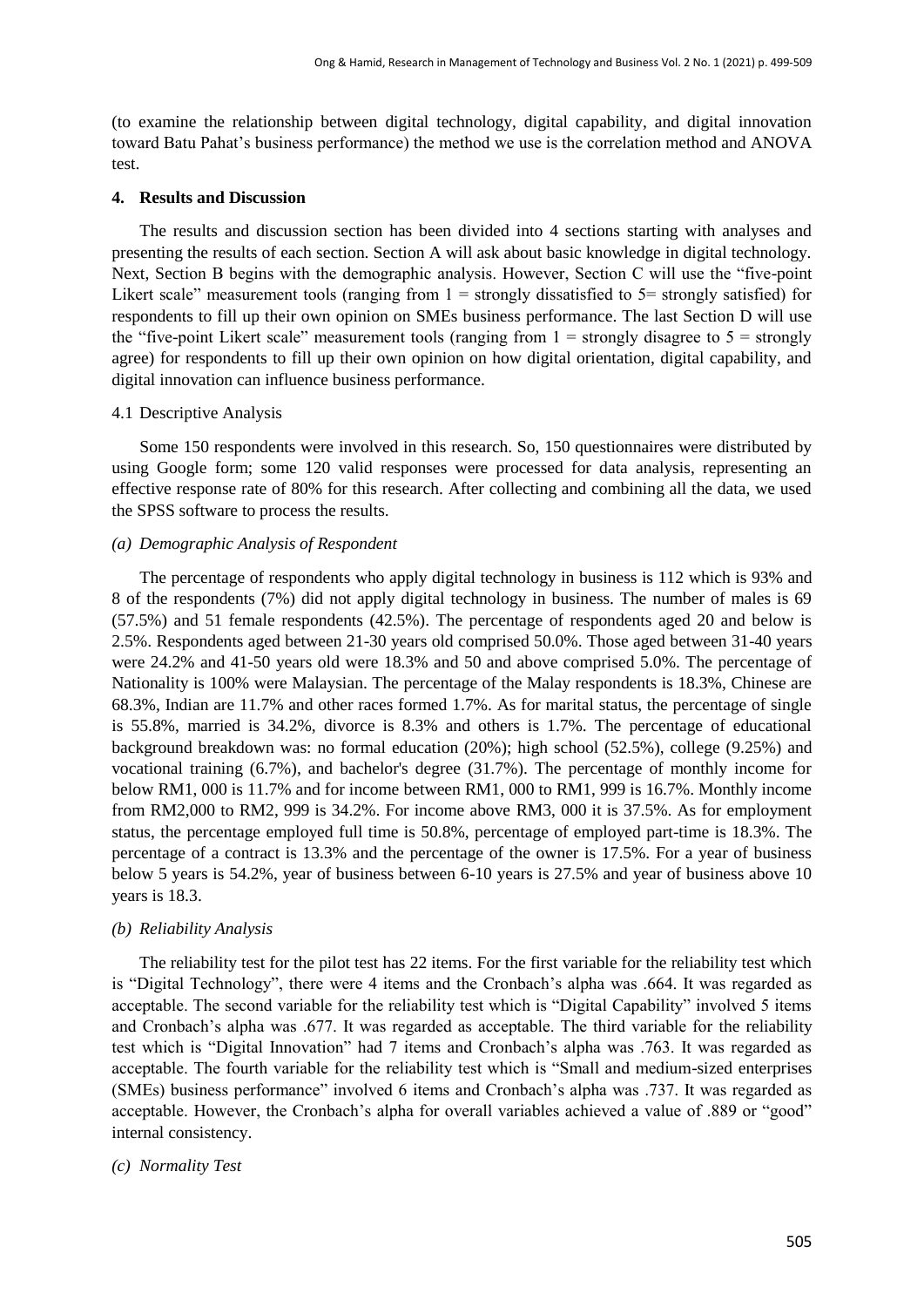According to Table 1, the data of New dependent is normal because the "sig" value in Kolmogorov-Smirnov shows at 0.052 which is higher than the Sig. value of 0.05; therefore, it was regarded as normally distributed. However, the data of New IV\_1, New IV\_2, NewIV\_3 showed a non-normal distribution because the "sig" in Kolmogorov-Smirnov shows 0.001, 0.021, and 0.001 value which falls below the Sig. value of 0.05. Therefore, three of these NewIV\_1, 2, 3 are regarded as a non-normal distribution. In general, the overall data regarded as a non-normal distributed as the Sig. value is  $0.000$  (Sig. value =  $0.000 < 0.05$ ).

|               | Kolmogorov-Smirnov |           |       | Shapiro-Wilk     |     |       |
|---------------|--------------------|-----------|-------|------------------|-----|-------|
|               | <b>Statistic</b>   | df        | Sig.  | <b>Statistic</b> | df  | Sig.  |
| NEW DEPENDENT | 0.081              | 120       | 0.052 | 0.983            | 120 | 0.122 |
| NEW IV1       | 0.111              | 120       | 0.001 | 0.966            | 120 | 0.004 |
| NEW IV2       | 0.089              | 120       | 0.021 | 0.972            | 120 | 0.015 |
| NEW IV3       | 0.109              | <b>20</b> | 0.001 | 0.967            | 120 | 0.005 |

## **Table 1: Tests of normality**

#### 4.2 Spearman's Correlation Analysis

The coefficient value is between 0.456 to 0.558 where NEW\_IV1 has the coefficient correlation value of 0.558 ( $p < 0.01$ ); NEW\_IV2 has a value of 0.456 ( $p < 0.01$ ); NEW\_IV3 has a value of 0.483  $(p < 0.01)$ . Based on this data, there is a positive relationship between digital technology, digital capability and digital innovation and business performance.

## 4.3 Regression Analysis

#### *(a) Reliability Analysis*

According to Table 2, R Square value reported that 39.7 percent of business performance is explained by digital technology, digital capability, and digital innovation.

#### **Table 2: Model summary**

| Mode. | . .  | quare | Square<br>$\mathbf{a}$ | Estimate<br>Std.<br>the<br>. Error of |
|-------|------|-------|------------------------|---------------------------------------|
|       | 0000 | 307   | ).381                  | ATOFC                                 |

## *(b) ANOVA*

Table 3 gives the results for the ANOVA test for this research. It shows a significant predictor between digital technology, digital capability, and digital innovation toward business performance. From the result shown in Table 3, we can see the F value is a significant value because the p-value less than 0.05; that means digital technology, digital capability, and digital innovation are significant predictors of business performance.

| Model |            | Sum of Squares | df | Mean Square |        | Sig.            |
|-------|------------|----------------|----|-------------|--------|-----------------|
|       | Regression | 17.535         |    | 5.845       | 25.416 | $0.000^{\circ}$ |
|       | Residual   | 26.676         | 16 | 0.230       |        |                 |
|       | Total      | 44.211         | 19 |             |        |                 |

## **Table 3: ANOVA**

#### 4.4 Discussions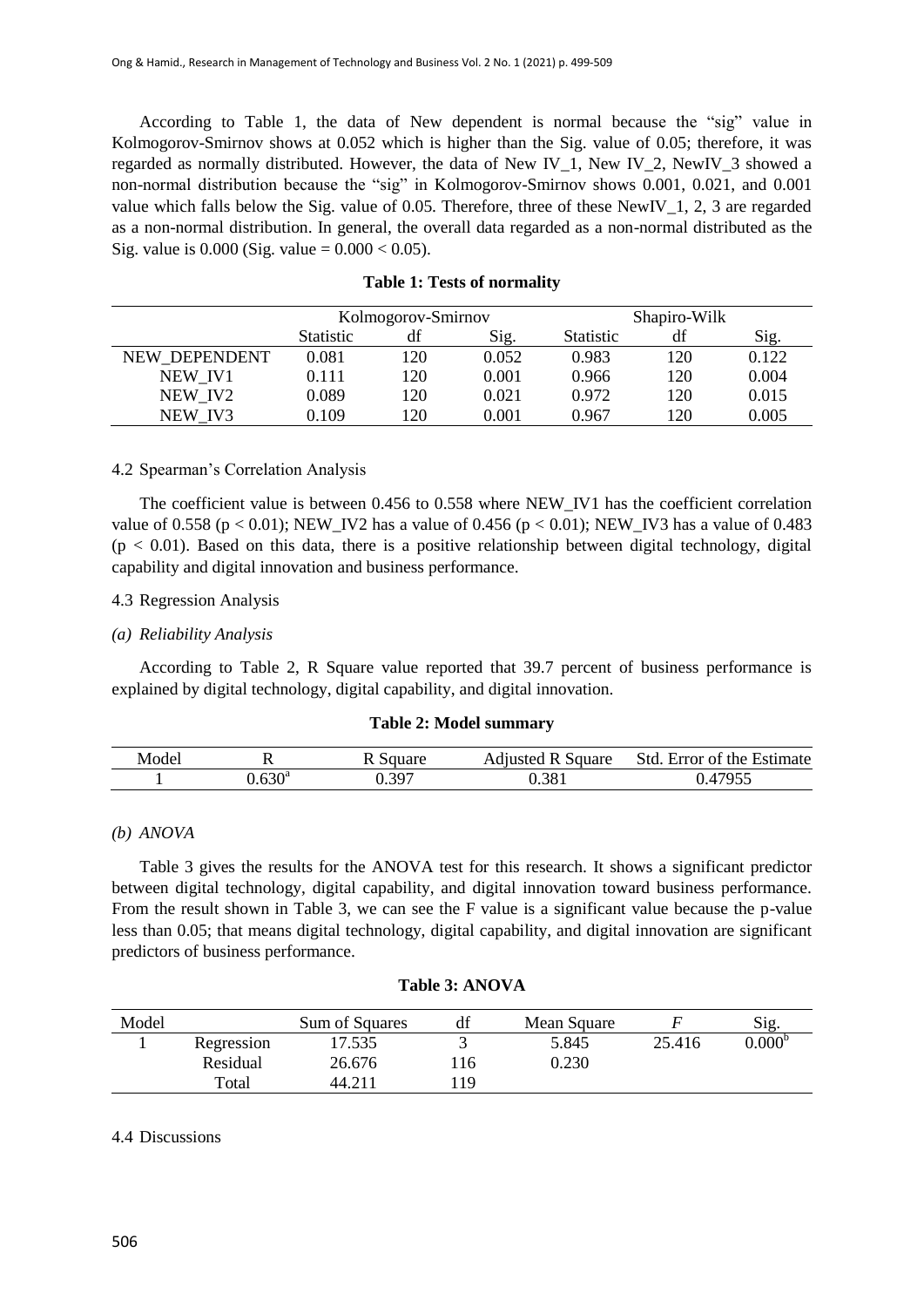This research aimed at investigating whether there is a significant relationship between independent variables (digital technology, digital capability, and digital innovation) and the dependent variable (SME business performance). Based on previous results, all the independent variables have positive relationships toward the dependent variable which is small and medium-sized enterprises (SMEs) business performance.

## *(a) Digital Technology*

Digital technology has a positive significant relationship towards business performance as the data were positively correlated (correlation coefficient =  $0.558$ , p >  $0.05$ ) which show a moderate positive correlation. The correlation coefficient of Digital Technology was the highest relatively and slightly higher positive correlate relationship among other independent variables. According to Quinton *et al*. (2017), digital technologies have transformed how companies and customers communicate and share information. Therefore, the factors of Digital Technology had the strongest effect in predicting small and medium-sized enterprises (SMEs) business performance.

#### *(b) Digital Capability*

The digital capability has a positive significant relationship towards business performances as the data were positively correlated (correlation coefficient=  $0.456$ , p  $> 0.05$ ) which show a moderate positive correlation. The correlation coefficient of Digital Capability was lower relatively and slightly low positive correlate relationship among other independent variables. According to Christine (2018b), it can be expensive for a company to stay up-to-date with the latest and greatest technology; often large costs are involved with using the latest technology (especially for small businesses). Therefore, the correlation relationship between factors of Digital Capability and small and mediumsized enterprises (SMEs) business performance does not have a strong effect enough to predict performance.

## *(c) Digital Innovation*

Digital Innovation has a positive significant relationship with business performances as the data were positively correlated (correlation coefficient =  $0.483$ , p >  $0.05$ ) which showed a moderate positive correlation. The correlation coefficient of Digital Innovation was in the neutral relatively in positive correlate relationship among other independent variables. According to Nwankpa and Roumani (2016), innovation may be described as the development and exploration of new concepts, methods, procedures, goods, and services and it has long been an important trend of market planning literature. Therefore, the factors of Digital Capability were not having a strong effect enough to predict small and medium-sized enterprise (SME) business performance.

#### *(d) Most Effective Factors in Business Performance*

Results found that Digital Technology had the most effect on small and medium-sized enterprises (SMEs) business performance with a significance level of 0.000 and a Beta value of 0.379. According to Table 4, it has clearly shown that Digital Technology's beta value was the highest compared among other independent variables. Therefore, we can conclude that Digital Technology brings a significant effect on small and medium-sized enterprises (SMEs) business performance.

| Model                        | Significance Level | Beta Value        |
|------------------------------|--------------------|-------------------|
| Digital Technology (NEW_IV1) | 0.000              | $0.379$ (Highest) |
| Digital Capability (NEW_IV2) | 0.234              | 0.118             |
| Digital Innovation (NEW_IV3) | 0.032              | 0.216             |

## **Table 4: Summary of regression results**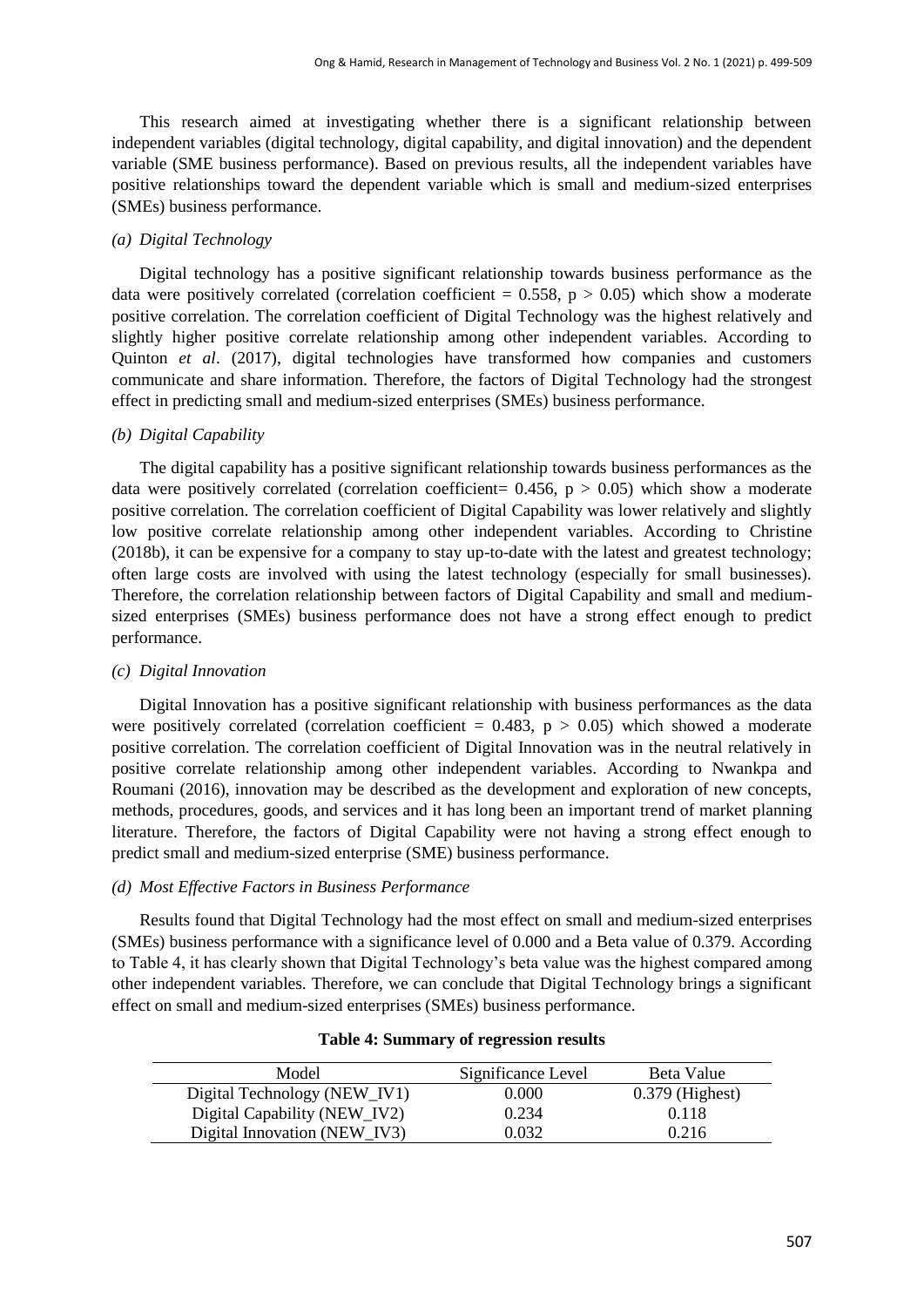#### **5. Conclusion**

This 21st-century society has been called the "technology society" all around the world. Digital technology start-ups with bright ideas are transforming our daily lives, especially in business. Automation, machine learning, and artificial intelligence will drastically reduce the number of available jobs in the near future, perhaps within 20 years. Many previous studies found that digital technology has brought a greatly significant impact on business performance. Hence, this research focused on examining and investigating the relationship between digital technology, digital capability, and digital innovation toward Batu Pahat's business performance. We have developed an online survey to collect data and used SPSS software to calculate and analyze all the data and variables. We have carried out the demographic analysis, descriptive analysis, reliability test, normality test, correlation test, and regression test to find out the final result.

Three independent variables which are digital technology, digital capability, and digital innovation, and two objectives were obtained. The correlation test has computed that all the variables between independent and dependent variables had positive relationships as the hypotheses (H1, H2, and H3) are acceptable. Based on the regression test results, digital technology had the greatest influence on business performance with the highest Beta value showing that digital technology (beta  $=$ 0.379) had the lowest significant level of 0.000 compared with others variables.

Not only that, this research has highlighted the important contribution of digital technology provided information on developing technologies in business. Although it has some limitations such as data collection method, time-consuming, and so on, this research underscores the need for SMEs to increase digital technology, digital capability, and digital innovation mastery for enhanced competitiveness in a globalized rapidly changing market.

## **Acknowledgement**

This research was made possible by support from the Faculty of Technology Management and Business, Universiti Tun Hussein Onn Malaysia.

#### **References**

- Bartik, A., Bertrand, M., Cullen, Z., Glaeser, E. L., Luca, M., & Stanton, C. (2020). How are Small Businesses Adjusting to COVID-19? Early Evidence from a Survey. SSRN Electronic Journal. https://doi.org/10.2139/ssrn.3574741
- Bharati, P., & Chaudhury, A. (2006). Diffusion of technology-enabled value innovation among manufacturing smes. Association for Information Systems - 12th Americas Conference On Information Systems, AMCIS 2006, 2, 1168–1177.
- Da Silva Freitas, J. C., Gastaud Maçada, A. C., & Brinkhues, R. A. (2017). Digital capabilities as key to digital business performance. AMCIS 2017 - America's Conference on Information Systems: A Tradition of Innovation, 2017-August (2015), 1–10.
- Dale Stoel, M., & Muhanna, W. A. (2009). IT capabilities and firm performance: A contingency analysis of the role of industry and IT capability type. Information and Management, 46(3), 181–189. https://doi.org/10.1016/j.im.2008.10.002
- Gartenstein, D. (2019, January 28). Reasons Why Small Businesses are Important. Retrieved from https://smallbusiness.chron.com/reasons-small-businesses-important-54131.html
- Gupta, A. K., Tesluk, P. E., & Taylor, M. S. (2007). Innovation at and Across Multiple Levels of Analysis. Organization Science, 18(6), 885–897. https://doi.org/10.1287/orsc.1070.0337
- Haseeb, M., Hussain, H. I., Ślusarczyk, B., & Jermsittiparsert, K. (2019). Industry 4.0: A solution towards technology challenges of sustainable business performance. Social Sciences, 8(5). https://doi.org/10.3390/socsci8050154